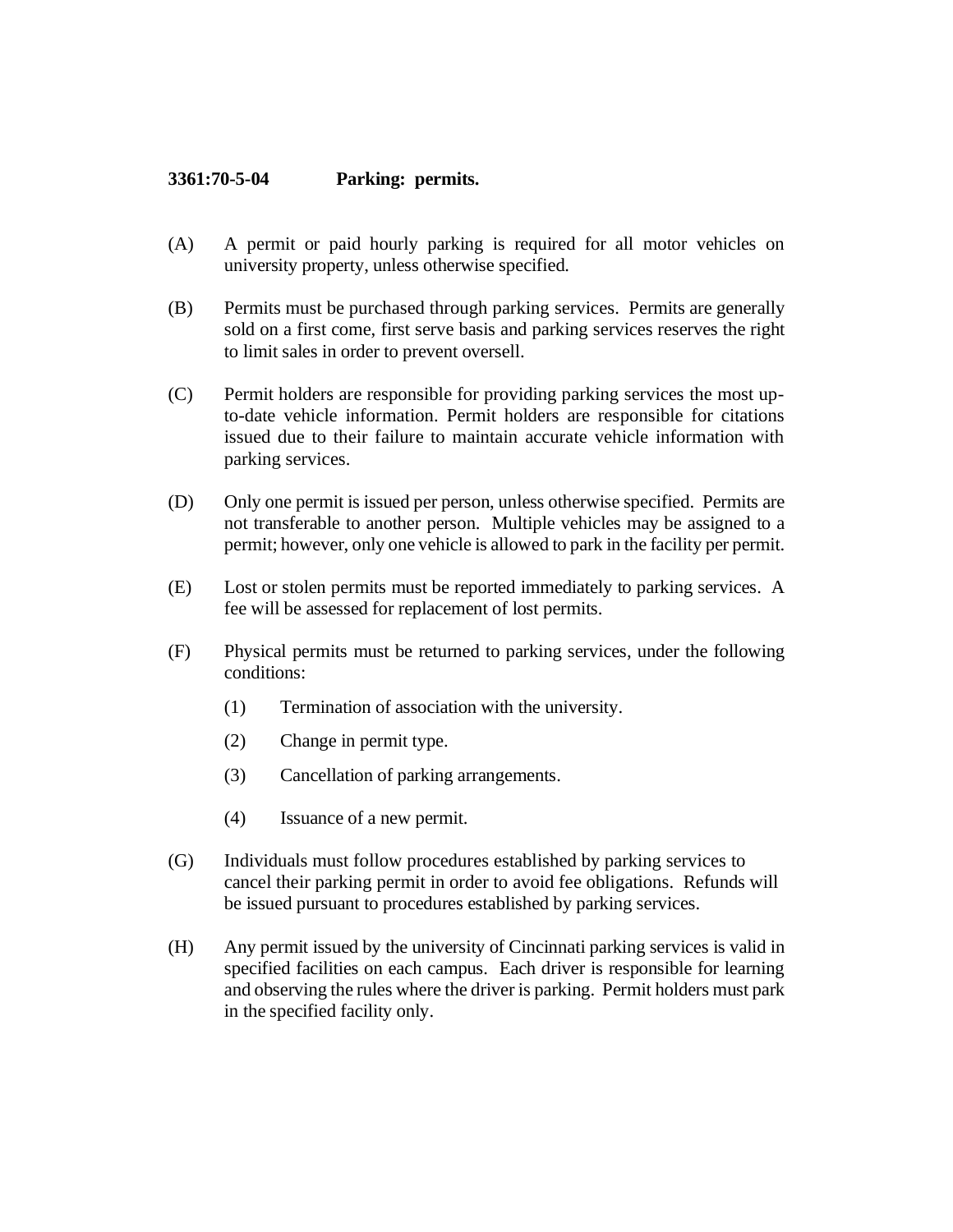- (I) No parking permit will be issued to individuals having outstanding parking fines or obligations, regardless of the age of the infraction. The issuance of parking privileges to an individual having outstanding obligations does not eliminate the responsibility to pay the outstanding obligations. Permits issued under these circumstances can be revoked.
- (J) A person who purchases or uses a university permit in violation of university parking rules, regulations, or accompanying policies may have the permit revoked. Fraudulent applications include but are not restricted to:
	- (1) Using a permit in a manner not specified for its use.
	- (2) Possessing multiple permits, without authorization, for the same period.
	- (3) Obtaining a permit to be used by an individual not authorized for such privileges.

Persons with a revoked permit will be responsible for returning any physical permit to parking services immediately upon notification. There will be no refund on permits revoked due to fraudulent application. Individuals cited for use of a revoked, lost, or stolen permit will be assessed full charges for use from the date the report was filed with parking services.

(K) Active university of Cincinnati staff, faculty, and designated affiliates are eligible for placement on a waiting list pursuant to parking services procedures.

Effective: September 17, 2021

Nicole S. Polount

Certification:

 Nicole S. Blount Executive Director of Board Relations

Date: August 24, 2021